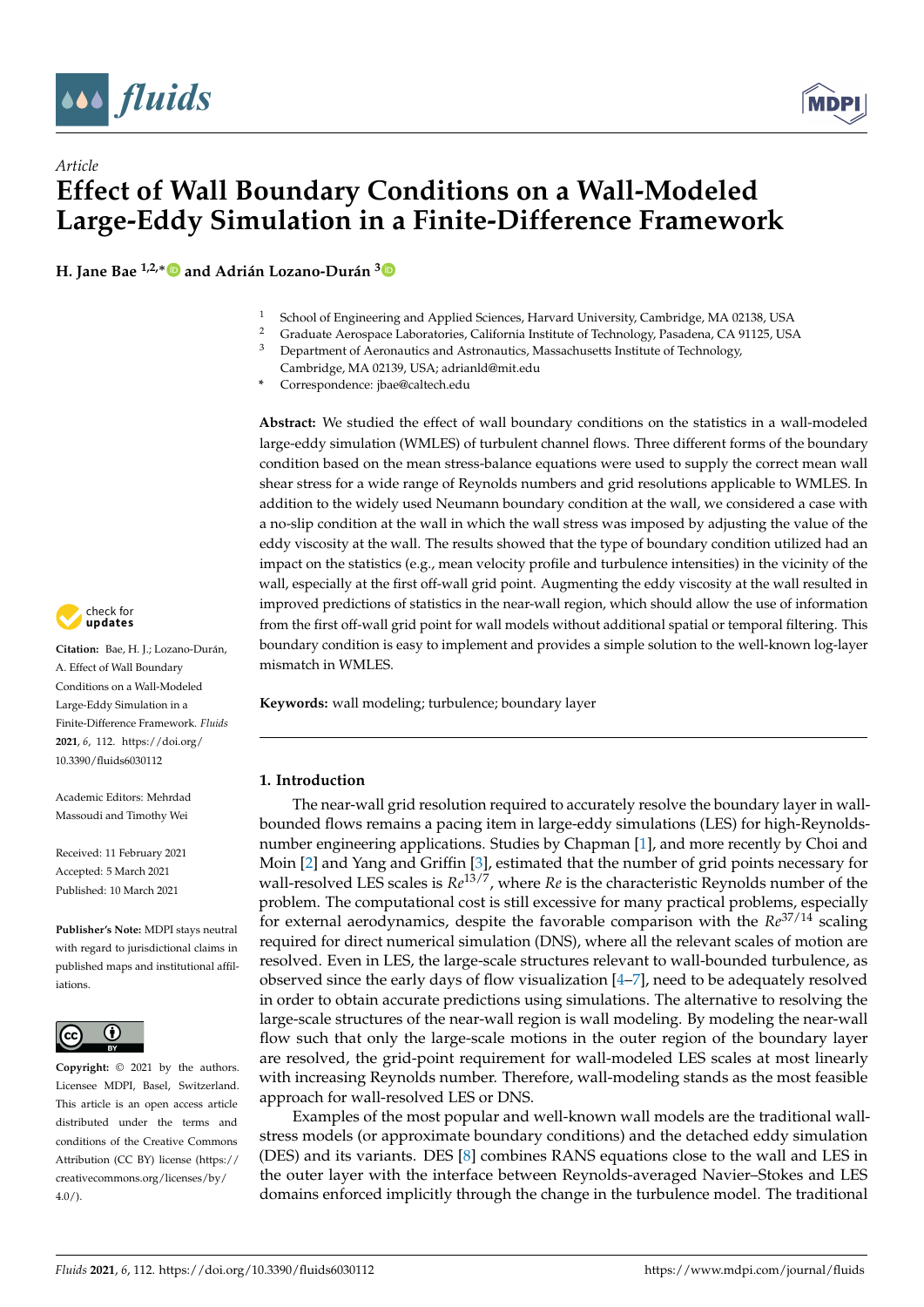wall-stress models impose an approximate boundary condition at the wall rather than a no-slip boundary condition, imposing a wall stress (computed by the model) or the law of the wall through the boundary condition. Deardorff [\[9\]](#page-10-6) used a boundary condition based on the law of the wall, imposing a condition on the second derivative of the streamwise velocity in the wall-normal direction. Schumann [\[10\]](#page-10-7) used a finite volume approach and a staggered grid and supplied the correct tangential shear stress at the wall as the boundary flux term. Throughout the years, many researchers followed the method of Schumann [\[10\]](#page-10-7) for finite difference methods by utilizing a Neumann boundary condition in the wall-parallel velocity components to specify the shear stress at the wall due to the straightforward connection between the wall shear stress and the wall-normal component of the streamwise velocity gradient at the wall  $[11–14]$  $[11–14]$ . More recently, Robin boundary conditions in the three velocity components have been employed in wall-modeled largeeddy simulations (WMLES) [\[15,](#page-10-10)[16\]](#page-10-11). The reader is referred to Cabot and Moin [\[12\]](#page-10-12), Piomelli and Balaras [\[17\]](#page-10-13), Larsson et al. [\[18\]](#page-10-14) and Bose and Park [\[19\]](#page-10-15) for a more comprehensive review of wall-stress models.

In most of the instances mentioned above, the eddy viscosity at the wall is assumed to be zero or computed from the subgrid-scale (SGS) model, and is not part of the wall model. Using the eddy viscosity at the wall as a wall-modeling term provides various options in imposing the correct wall shear stress through the stress-balance equation. One such option is to impose a boundary condition on the eddy viscosity at the wall rather than the wallnormal derivative of the streamwise velocity [\[20\]](#page-10-16). In the current study, we compare three different boundary conditions that arise from the mean LES stress-balance equation at the wall wherein a no-penetration (zero wall-normal velocity at the wall) condition is assumed in a finite-difference framework. We will show that augmenting the eddy-viscosity at the wall, rather than imposing a Neumann boundary condition for the wall-parallel velocities, provides a better prediction of the mean velocity profile and turbulence statistics in the first few grid points off the wall.

Better prediction of the mean velocity profile in the first few grid points off the wall has real-world implications for wall modeling. Log-layer mismatch refers to a well-known problem in WMLES where the modeled wall-shear stress deviates from the actual value, either by underpredicting [\[14](#page-10-9)[,21\]](#page-10-17) or overpredicting [\[22,](#page-10-18)[23\]](#page-10-19) the stress. Previous works attempting to solve the issue of log-layer mismatch include works on modifying the SGS stress models [\[24\]](#page-11-0), using LES information farther away from the wall [\[14\]](#page-10-9), and filtering the LES information in space or time [\[25\]](#page-11-1). We will show that applying the boundary condition to the eddy-viscosity provides a simple method to correct for the log-layer mismatch without the need for spatial or temporal filtering or LES information farther away from the wall, which may be more difficult to obtain in complex geometries.

The paper is organized as follows. In Section [2,](#page-1-0) we present the three different boundary conditions under consideration and describe the numerical experiments in our analysis. In Section [3,](#page-3-0) we study the effects of the boundary conditions on the mean velocity profile, the turbulence intensities, and the Reynolds stress tensor for various Reynolds numbers and grid resolutions. Section [4](#page-8-0) demonstrates that log-layer mismatch can be resolved using eddy-viscosity augmentation. Finally, in Section [5,](#page-9-0) we discuss the efficacy of the three boundary conditions and offer conclusions.

#### <span id="page-1-0"></span>**2. Numerical Simulations**

In the following, we consider a turbulent flow between two parallel walls. The streamwise, wall-normal, and spanwise directions are denoted by *x*, *y*, and *z* (or *x*1, *x*2, and  $x_3$ ), respectively. The flow velocities in the corresponding directions are given by  $u$ ,  $v$ , and *w* (or *u*1, *u*2, and *u*3), respectively. The flow is characterized by the friction Reynolds number  $Re_\tau = u_\tau \delta/v$  where *δ* is the half channel height,  $u_\tau$  is the friction velocity, and *ν* is the kinematic viscosity.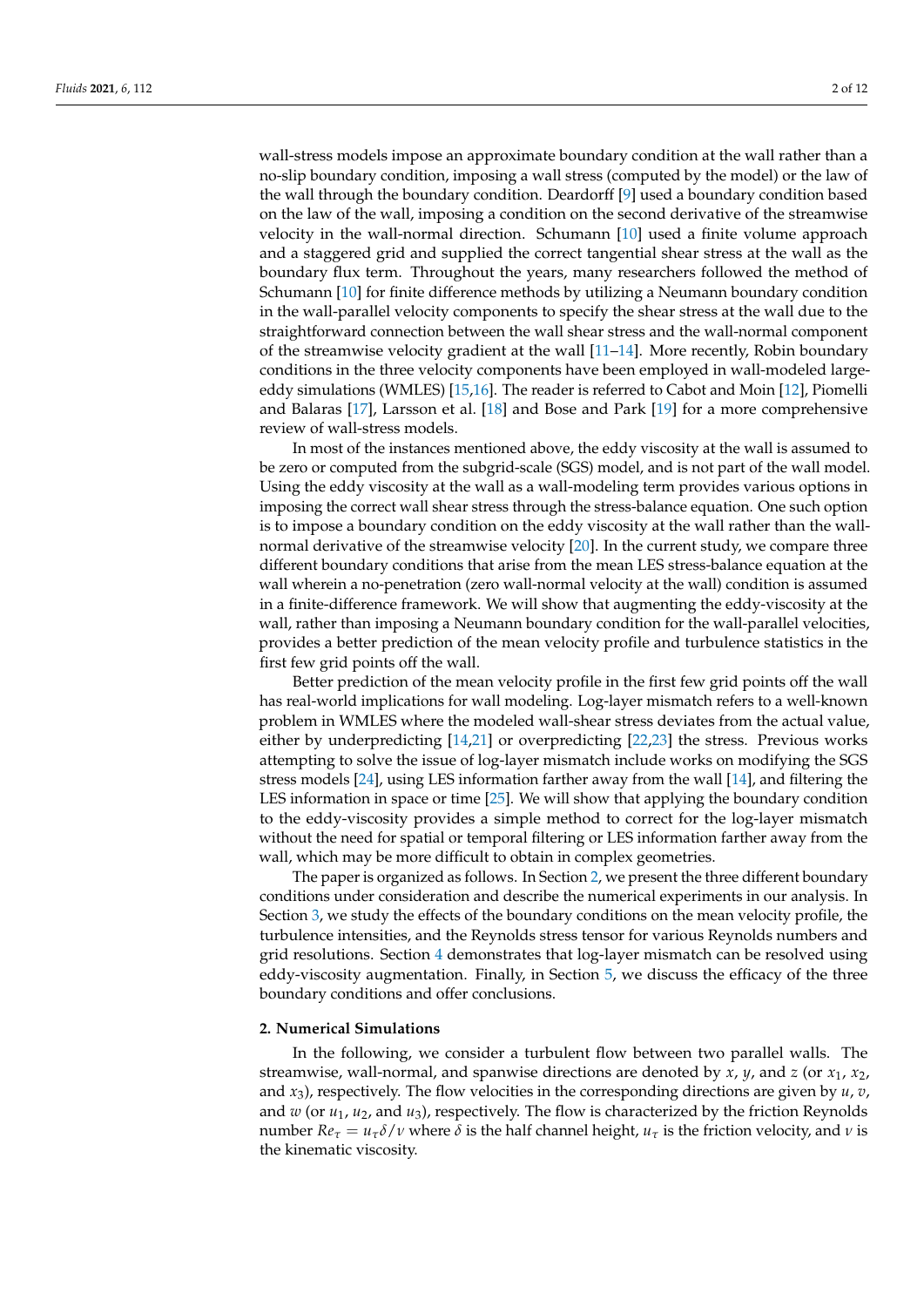We solve the filtered Navier–Stokes equations

$$
\frac{\partial \bar{u}_i}{\partial t} + \frac{\partial \bar{u}_i \bar{u}_j}{\partial x_j} = -\frac{1}{\rho} \frac{\partial \bar{p}}{\partial x_i} + \nu \frac{\partial^2 \bar{u}_i}{\partial x_j \partial x_j} + \frac{\partial \tau_{ij}^{SCS}}{\partial x_j}, \quad \frac{\partial \bar{u}_i}{\partial x_i} = 0,
$$
(1)

where  $(\bar{\cdot})$  denotes filtered quantities,  $\rho$  is the density,  $p$  is the pressure, and  $\tau_{ij}^{SGS}$  is the deviatoric part of the SGS stress tensor. These equations are solved by means of a staggered second-order finite difference [\[26\]](#page-11-2) and a fractional-step method [\[27\]](#page-11-3) with a third-order Runge–Kutta time-advancing scheme [\[28\]](#page-11-4). Periodic boundary conditions are imposed in the streamwise and spanwise directions. The SGS stress tensor is approximated using the anisotropic minimum dissipation (AMD) model [\[29\]](#page-11-5), and in particular, it can be written as  $\tau_{ij}^{SGS} = -2\nu_t \bar{S}_{ij}$ , where  $\nu_t$  is the eddy viscosity given by the model and

$$
\bar{S}_{ij} = \frac{1}{2} \left( \frac{\partial \bar{u}_i}{\partial x_j} + \frac{\partial \bar{u}_j}{\partial x_i} \right).
$$

The code has been validated in previous studies in turbulent channel flows [\[16,](#page-10-11)[30](#page-11-6)[–32\]](#page-11-7).

In WMLES, the size of the dynamically important energy-containing eddies close to the wall is too small to be resolved by the grid resolution at an affordable cost. Thus, a wall model acts as a surrogate for the missing scales close to the wall by providing the correct wall shear stress *τ<sup>w</sup>* to be applied at the wall boundaries through a boundary condition. In an LES of channel flow with a no-penetration boundary condition for the wall-normal velocity and an eddy viscosity SGS model, the wall stress is given by

$$
\frac{\langle \tau_w \rangle}{\rho} = \nu \left\langle \left. \frac{\partial \bar{u}}{\partial y} \right|_w \right\rangle - \left\langle \tau_{12}^{SGS} \right|_w \rangle \tag{2}
$$

<span id="page-2-2"></span>
$$
= \left\langle \left( \nu + \nu_t \right) \frac{\partial \bar{u}}{\partial y} \bigg|_w \right\rangle, \tag{3}
$$

where *ν<sup>t</sup>* is the eddy viscosity. The subscript *w* indicates quantities evaluated at the wall and  $\langle \cdot \rangle$  indicates averaging in homogeneous directions and time. Fluctuating quantities with respect to the mean will be indicated with  $(\cdot)'$ . Note that some authors utilize a non-zero eddy viscosity at the wall by computing its value from the SGS model at hand, whereas others have argued that  $v_t$  should be set to zero at the wall as the wall model is solely responsible for generating the wall stress.

There are two main methods to apply the wall stress locally in space and time. The first method is to utilize a Neumann boundary condition [\[10](#page-10-7)[,12](#page-10-12)[–14,](#page-10-9)[33\]](#page-11-8) where

<span id="page-2-0"></span>
$$
\left. \frac{\partial \bar{u}}{\partial y} \right|_w = \frac{\tau_w}{\rho(\nu + \nu_t)|_w}.\tag{4}
$$

This boundary condition may be subdivided according to whether the eddy viscosity  $\nu_t$  is set to zero at the wall or assumed to have a natural extension at the wall. An alternate method is to augment the eddy viscosity at the wall [\[20\]](#page-10-16) such that

<span id="page-2-1"></span>
$$
\nu_t|_w = \left(\frac{\partial \bar{u}}{\partial y}\right)\Big|_w^{\text{--}1} \frac{\tau_w}{\rho} - \nu \tag{5}
$$

while applying a Dirichlet boundary condition for the velocity components. Equations [\(4\)](#page-2-0) and [\(5\)](#page-2-1) are straightforward to apply in a finite difference code once all the necessary components on the right-hand-side are evaluated at the wall. Additional boundary conditions which assume a nonzero wall-normal velocity at the wall [\[15](#page-10-10)[,16](#page-10-11)[,30\]](#page-11-6), which adds additional terms to Equation [\(3\)](#page-2-2), can be imposed; however, these boundary conditions are outside the scope of the current paper. The wall boundary conditions under consideration are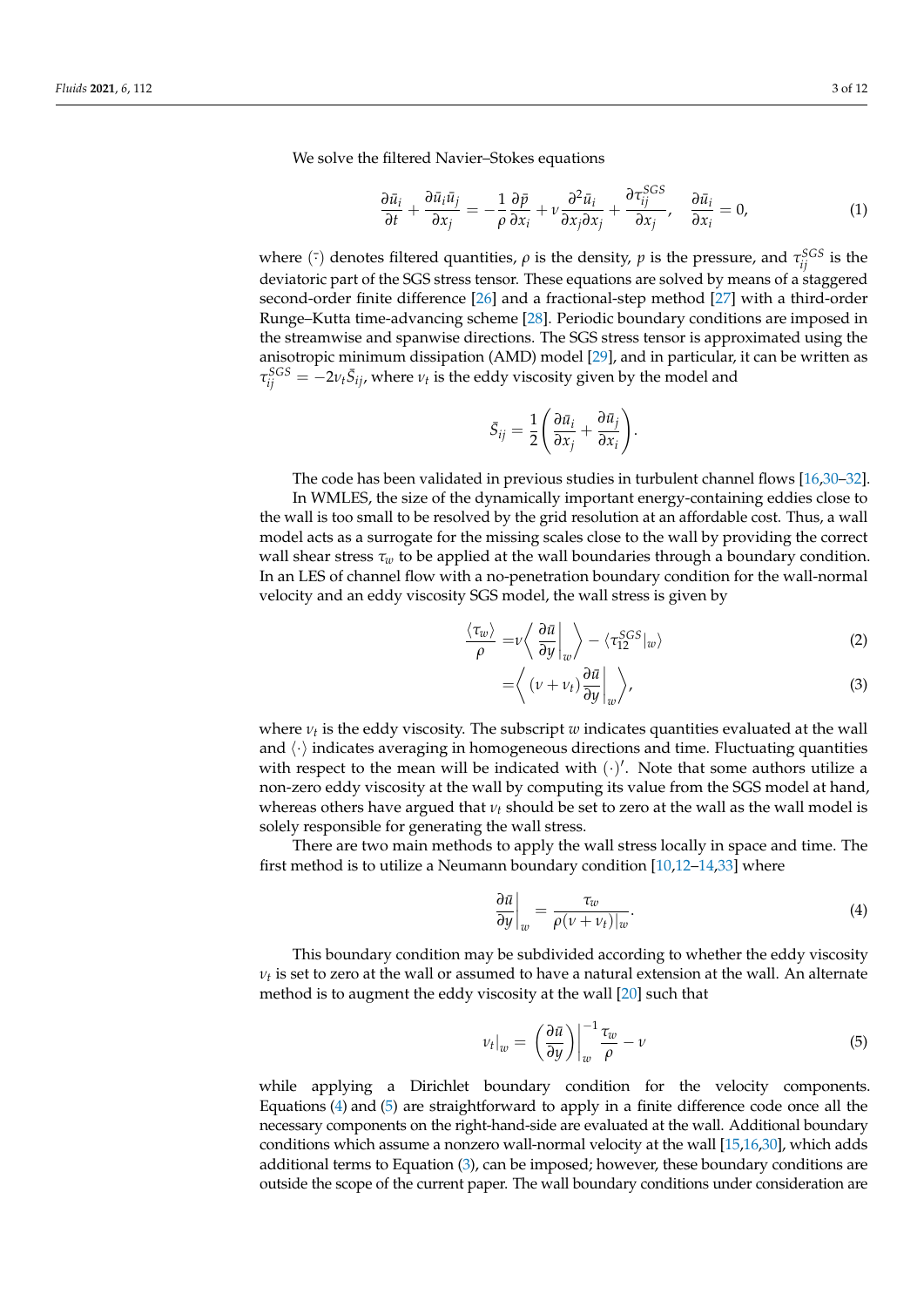• Neumann boundary condition with zero eddy viscosity at the wall (N-ZEV):

$$
\left. \frac{\partial \bar{u}}{\partial y} \right|_w = \frac{\tau_w}{\rho v}, \quad \bar{v}|_w = 0, \quad \left. \frac{\partial \bar{w}}{\partial y} \right|_w = 0, \quad v_t|_w = 0,
$$
\n(6)

• A Neumann boundary condition with nonzero eddy viscosity computed from the SGS model at the wall (N-EV):

$$
\left. \frac{\partial \bar{u}}{\partial y} \right|_w = \frac{\tau_w}{\rho(\nu + \nu_t)|_w}, \quad \bar{v}|_w = 0, \quad \left. \frac{\partial \bar{w}}{\partial y} \right|_w = 0, \tag{7}
$$

• A Dirichlet boundary condition with eddy viscosity augmentation (D-EV):

$$
\bar{u}|_w = 0, \quad \bar{v}|_w = 0, \quad \bar{w}|_w = 0, \quad \nu_t|_w = \left(\frac{\partial \bar{u}}{\partial y}\right)\Big|_w^{\frac{-1}{\tau}} \frac{\tau_w}{\rho} - \nu. \tag{8}
$$

In the cases of D-EV, the eddy viscosity at the cell-center of the first off-wall grid point is set to the desired value at the wall. In both N-EV and D-EV, the value of  $v_t$  at the first off-wall grid point is then extrapolated to the wall.

In the following section, we perform an idealized WMLES of a channel flow at  $Re<sub>\tau</sub> = 5200$ ,  $10<sup>4</sup>$  and  $10<sup>5</sup>$  for each of these boundary conditions. To isolate the effect of the boundary condition, we supply the exact wall shear stress,  $\tau_w = \rho u_\tau^2$  in the streamwise direction and zero wall stress in the spanwise direction, and the channel flow is driven by imposing a constant mass flow in the resolved logarithmic region, which allows us to simulate Reynolds numbers for which we do not have a DNS mean velocity profile. The numerical domain is  $2\pi\delta \times 2\delta \times \pi\delta$  in the streamwise, wall-normal, and spanwise directions, respectively. It has been shown that this domain size is sufficient to accurately predict one-point statistics for  $Re_\tau$  up to 4200 [\[34\]](#page-11-9). The domain is discretized using three different grid resolutions,  $128 \times 40 \times 64$ ,  $64 \times 20 \times 32$ , and  $32 \times 10 \times 16$  grid points in each direction. This corresponds to uniform grid spacings in the three directions of  $\Delta_{x}/\delta \simeq$  $\Delta_y/\delta \simeq \Delta_z/\delta \simeq 0.05$ , 0.1, and 0.2, which are typical resolutions utilized in WMLES, where ∆*x*,*y*,*<sup>z</sup>* corresponds to the grid resolutions in the *x*, *y*, and *z* directions, respectively. The simulations were run for 100 eddy turnover times (defined as  $\delta/u_{\tau}$ ) after transients.

#### <span id="page-3-0"></span>**3. Comparison of the Boundary Conditions**

As the base case, we compare the results of the three boundary conditions (N-ZEV, N-EV, D-EV) for  $Re_\tau = 5200$  at grid resolution  $\Delta_x/\delta \simeq \Delta_y/\delta \simeq \Delta_z/\delta \simeq 0.1$ . The mean velocity profiles are shown in Figure [1.](#page-4-0) The main difference is observed in the centerline velocity, where D-EV provides a better prediction compared to N-ZEV and N-EV (Figure [1a](#page-4-0)). The three cases have little difference in the shape of the mean velocity profile in the outer region, as seen from the defect form of the mean velocity profile (Figure [1b](#page-4-0)). This is consistent with previous observations that the boundary condition does not affect the outer region [\[16](#page-10-11)[,31](#page-11-10)[,32\]](#page-11-7). The mean eddy viscosity for the three boundary conditions collapses in the outer region (Figure [2\)](#page-4-1), which is further evidence that the outer region is not affected by the wall boundary condition.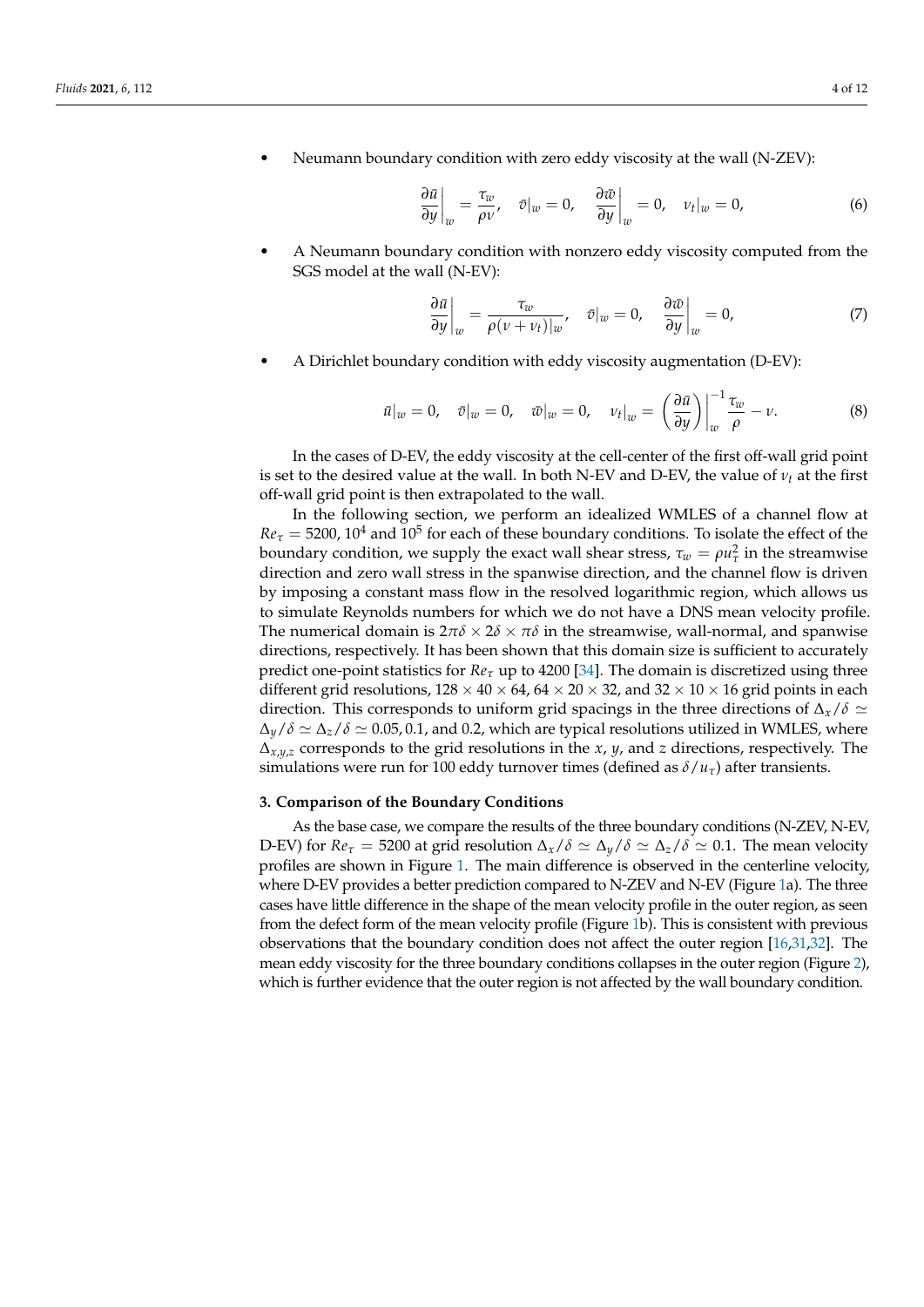<span id="page-4-0"></span>

**Figure 1.** Mean velocity profile in (**a**) semi-log and (**b**) defect forms for N-ZEV (circles), N-EV (crosses),and D-EV (triangles) for the  $Re_\tau = 5200$  case with  $\Delta_\chi/\delta \simeq \Delta_\chi/\delta \simeq 0.1$ . The dashed line indicates the direct numerical simulation (DNS) profile by Lee and Moser [\[35\]](#page-11-11).

<span id="page-4-1"></span>

**Figure 2.** Eddy viscosity as a function of wall-normal distance for N-ZEV (circles), N-EV (crosses), and D-EV (triangles) for the  $Re_\tau = 5200$  case with  $\Delta_x/\delta \simeq \Delta_y/\delta \simeq \Delta_z/\delta \simeq 0.1$ .

The discrepancy in the centerline velocity is due to the way the channel is driven. As the mean mass flow in the logarithmic region is constant, if the mean velocity profile in the logarithmic region (first 1 or 2 grid points off the wall) is underestimated, the mean profile is shifted up as is the case for the boundary conditions N-ZEV and N-EV. The Neumann boundary condition compensates for the missing wall stress by providing a very high streamwise velocity gradient at the wall (Table [1\)](#page-5-0), and the mean profile requires 1 or 2 grid points to counteract the steep gradient. In addition, the eddy viscosity close to the wall is estimated to be larger in the Neumann boundary condition cases (Figure [2](#page-4-1) and Table [1\)](#page-5-0), which increases the total SGS shear stress close to the wall, increasing dissipation in this region. While different methods of driving the flow may alleviate the mismatch in the centerline velocity (such as imposing the centerline velocity), this will shift the mean profiles of the N-ZEV and N-EV cases down in a way that will mean the velocity in the first two grid points will be underpredicted. This indicates that D-EV performs better compared to the other two boundary conditions closer to the wall, particularly in the first few grid-points off the wall and at the wall (Table [1\)](#page-5-0).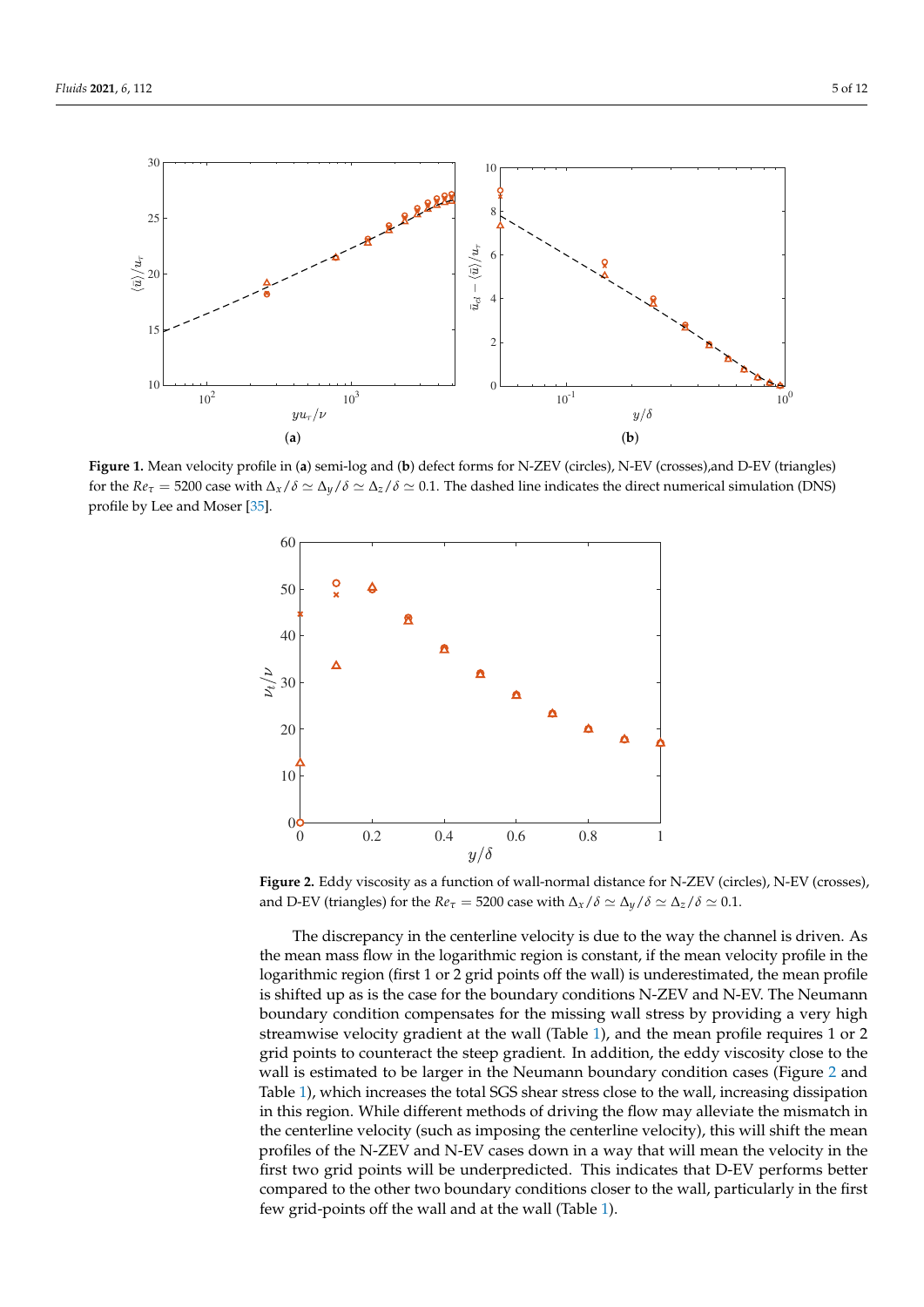| Case       | $\langle \bar{u} \rangle (y=\Delta_y/2) - \langle \bar{u} \rangle (y=0)$<br>$\Delta_u/2$<br>$u_{\tau}$ | $\langle \bar{u}(y=0) \rangle$<br>$u_{\tau}$ | $\langle v_t \rangle (y = \Delta_u)$<br>$\boldsymbol{\nu}$ |
|------------|--------------------------------------------------------------------------------------------------------|----------------------------------------------|------------------------------------------------------------|
| <b>DNS</b> | 375.8                                                                                                  |                                              | -                                                          |
| N-ZEV      | 5186                                                                                                   | $-241.1$                                     | 51.3                                                       |
| N-EV       | 2130                                                                                                   | $-88.3$                                      | 48.8                                                       |
| $D$ -EV    | 383.0                                                                                                  |                                              | 33.2                                                       |

<span id="page-5-0"></span>**Table 1.** Mean discrete wall normal derivative of the streamwise velocity at the wall, the mean streamwise velocity at the wall, and the eddy viscosity at the first off-wall grid point for the three different boundary conditions at  $Re_\tau = 5200$  with grid resolution  $\Delta_x/\delta \simeq \Delta_y/\delta \simeq \Delta_z/\delta \simeq 0.1$ . DNS results computed with  $\Delta_y/\delta = 0.1$ .

The resolved turbulence intensities in the form of root-mean-square velocity fluctuations are shown in Figure [3a](#page-6-0)–c. Similar to the mean velocity profile, the turbulence intensities collapse for the three cases in the outer region, as expected from the collapse of the eddy viscosity in this region (Figure [2\)](#page-4-1). The main difference is observed in the near-wall region, where the D-EV case provides a better estimation of the turbulence intensities in the first two off-wall grid points. There is a marginal difference between the N-ZEV and N-EV cases, with N-EV providing slightly better estimation. Similar trends can be observed for the resolved tangential Reynolds stress,  $\bar{u}'\bar{v}'$  (Figure [3d](#page-6-0)). This difference can be attributed to the high streamwise velocity gradient at the wall for the Neumann boundary condition cases, which in turn elevates the eddy viscosity close to the wall (as seen in Figure [2\)](#page-4-1) and provides excessive dissipation close to the wall.

The effect of the eddy viscosity can be incorporated to study the turbulence intensities by accounting for the additional stress generated from  $\tau_{ij}^{SGS}$ . If we take the Reynolds stress tensor for LES to be approximated as

$$
R_{ij} = \langle u_i u_j \rangle - \langle u_i \rangle \langle u_j \rangle \approx \langle \bar{u}_i \bar{u}_j \rangle - \langle \bar{u}_i \rangle \langle \bar{u}_j \rangle + \tau_{ij}^{SGS}, \tag{9}
$$

we can compare the deviatoric part of  $R_{ij}$ ,  $R_{ij}^D = R_{ij} - 1/3R_{kk}\delta_{ij}$  for the LES and DNS, where  $\delta_{ij}$  is the Kronecker delta. The total tangential Reynolds shear stress  $R_{12}$  (Figure [4d](#page-7-0)) shows that by including the effect of the SGS model, the missing stresses can be supplemented. The three diagonal components of  $R_{ij}^D$  are shown in Figure [4,](#page-7-0) which shows that for  $R_{11}^D$  and  $R_{22}^D$ , D-EV outperforms N-ZEV and N-EV, while results for  $R_{33}^D$  are mixed. Nevertheless, in most applications of WMLES, the statistics from the resolved quantities are taken as is without any additional consideration of the contribution from the SGS scales, and the results for  $R_{ij}^D$  are meant for qualitative comparison.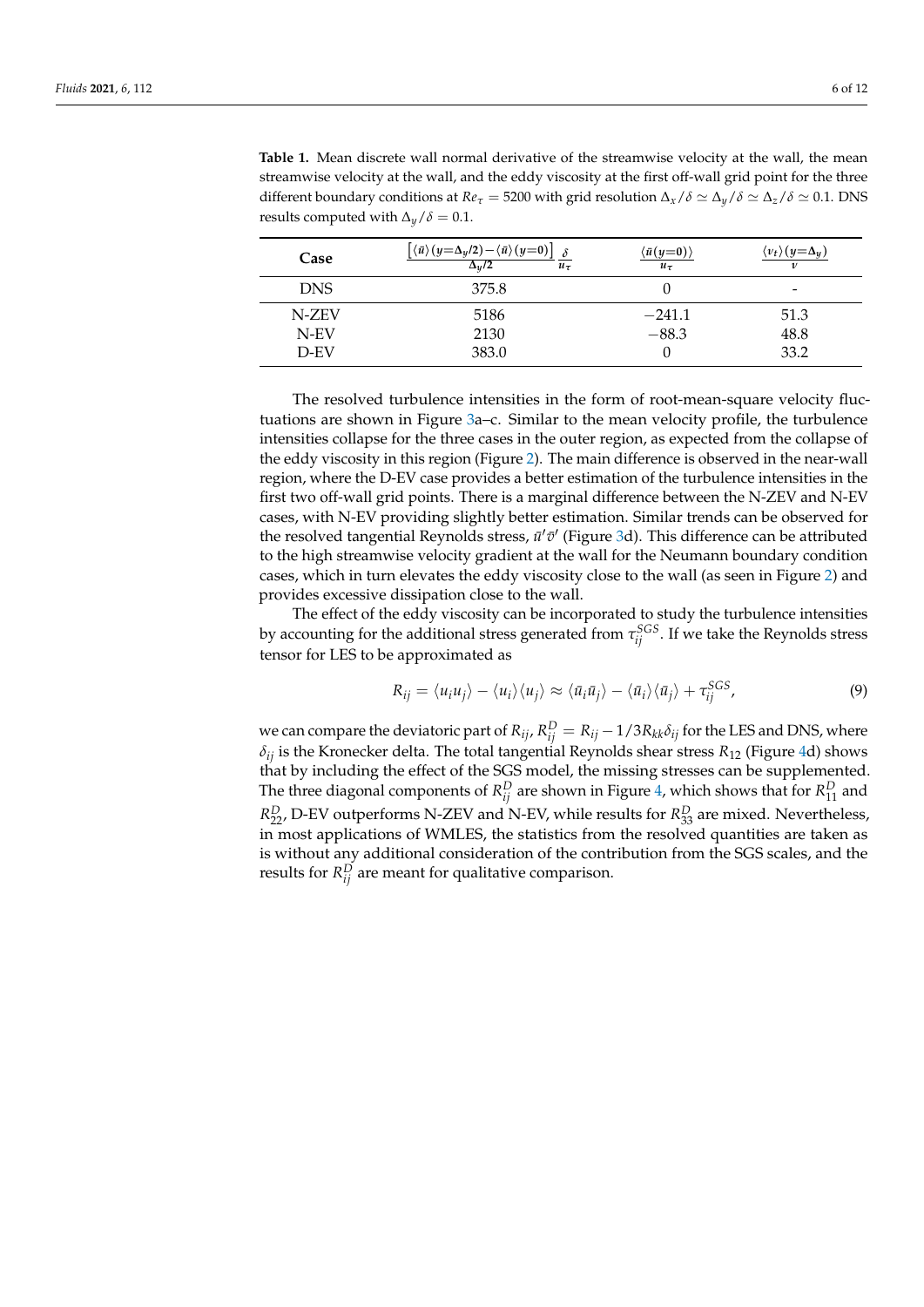$0\frac{L}{0}$ 

(**a**)

1 F

0.5

1.5

 $\overline{u}'\overline{u}'\rangle^{1/2}/u_\tau$ 

2

2.5

3

<span id="page-6-0"></span>3.5





**Figure 3.** Root-mean-square (**a**) streamwise, (**b**) wall-normal, and (**c**) spanwise velocity fluctuations and the (**d**) resolved tangential Reynolds stress for N-ZEV (circles), N-EV (crosses), D-EV (triangles) for the  $Re_\tau = 5200$  case with  $\Delta_x/\delta \simeq$  $\Delta_y/\delta \simeq \Delta_z/\delta \simeq 0.1$ . The dashed line indicates the DNS profile by Lee and Moser [\[35\]](#page-11-11).

# *3.1. Effect of Reynolds Number*

We compare the results of the WMLES with the three different boundary conditions at  $Re_\tau = 5200$ , 10<sup>4</sup> and 10<sup>5</sup> at grid resolution  $\Delta_x/\delta \simeq \Delta_y/\delta \simeq \Delta_z/\delta \simeq 0.1$ . The mean streamwise velocity profile is shown in Figure [5a](#page-7-1). Trends observed for the  $Re<sub>\tau</sub> = 5200$ case apply to higher Reynolds numbers, with D-EV providing the best results for the mean velocity profile. The overestimation of the mean velocity profile for the N-ZEV and N-EV cases, like the  $Re_\tau = 5200$  case, seems to be due to the higher dissipation closer to the wall from the higher values of  $v_t$  in the first few off-wall grid points stemming from the higher values of *∂u*/*∂y* at the wall. The results for the turbulence intensities show similar trends as the  $Re_\tau$  = 5200 case for all Reynolds numbers (not shown), with D-EV showing better prediction of turbulence intensities in all three velocity components closer to the wall.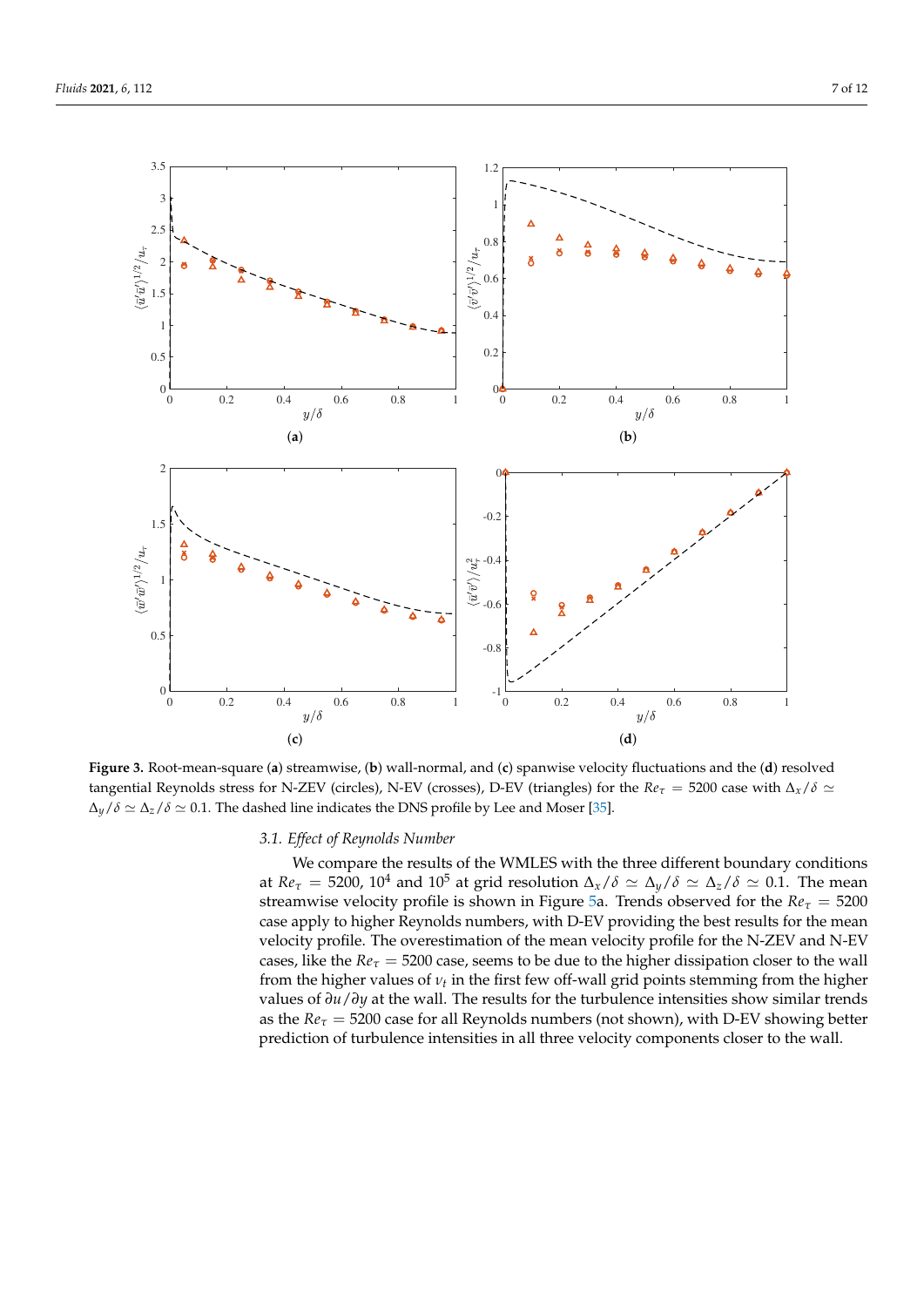<span id="page-7-0"></span>

**Figure 4.** Deviatoric parts of the Reynolds stress tensor components: (a)  $R_{11}^D$ , (b)  $R_{22}^D$ , (c)  $R_{33}^D$ , and (d)  $R_{12}$  for N-ZEV (circles), N-EV (crosses), and D-EV (triangles) for the  $Re_\tau = 5200$  case with  $\Delta_x/\delta \simeq \Delta_y/\delta \simeq \Delta_z/\delta \simeq 0.1$ . The dashed line indicates the deviatoric part of the Reynolds stress tensor computed from DNS by Lee and Moser [\[35\]](#page-11-11).

<span id="page-7-1"></span>

**Figure 5.** (**a**) Mean streamwise velocity profile and (**b**) mean eddy viscosity for N-ZEV (circles), N-EV (crosses), and D-EV (triangles) for  $Re_\tau = 5200$  (red),  $10^4$  (green), and  $10^5$  (blue) with  $\Delta_x/\delta \simeq \Delta_y/\delta \simeq \Delta_z/\delta \simeq 0.1$ . Mean velocity profiles are offset by 5 for each Reynolds number. The dashed line indicates logarithmic law *u*/*u<sup>τ</sup>* = 1/*κ* log(*yuτ*/*ν*) + *B*, with *κ* = 0.41 and  $B = 5.2$ .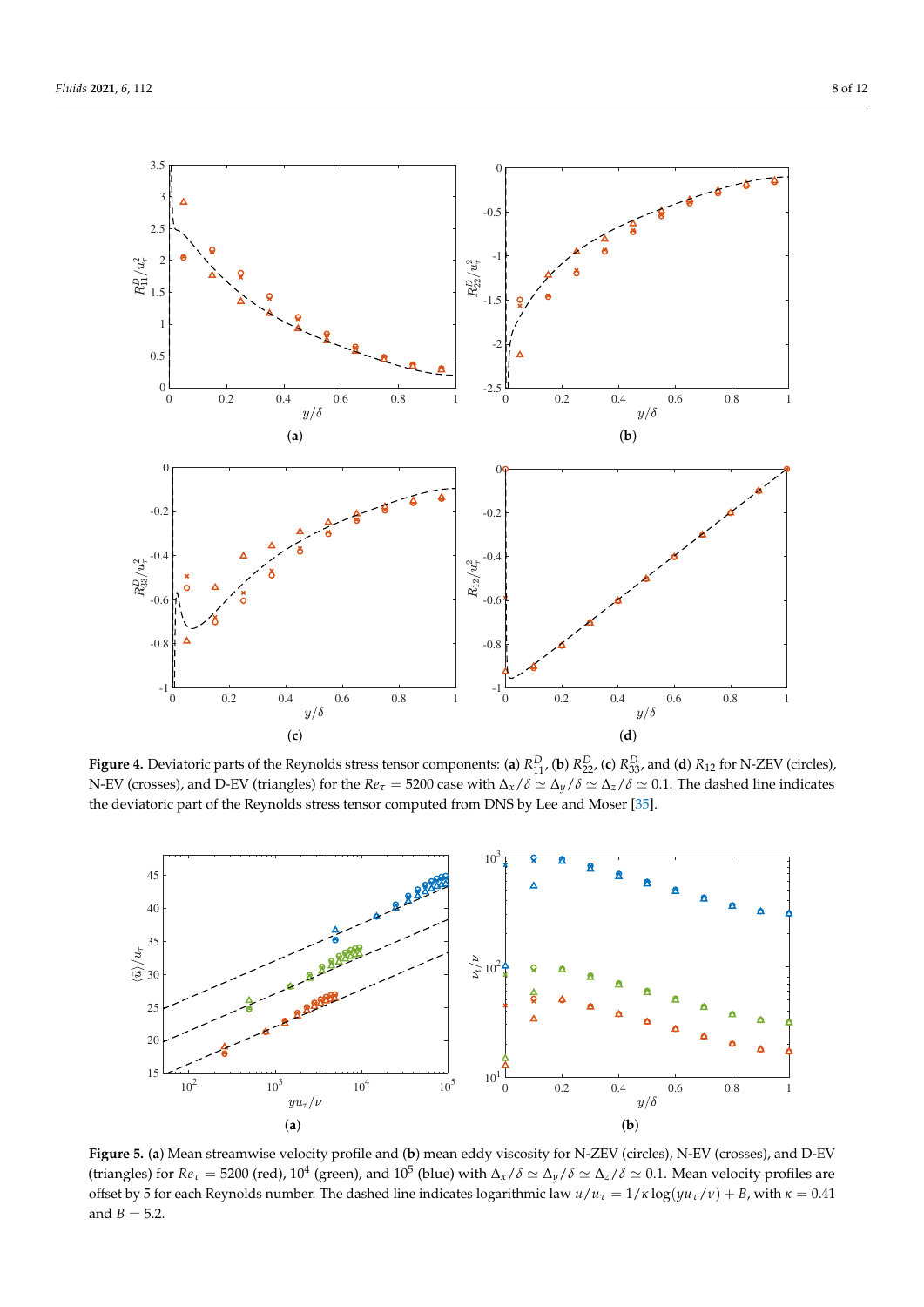We compare the results of the WMLES with the three different boundary conditions at  $Re_\tau$  = 5200 at grid resolutions  $\Delta_\chi/\delta \simeq \Delta_\chi/\delta \simeq \Delta_z/\delta \simeq 0.05$ , 0.1, and 0.2. The results obtained for the three grid resolutions are comparable for all the boundary conditions, with mean velocity profiles exhibiting similar trends for the baseline case (Figure [6a](#page-8-1)). The eddy viscosity increases for coarser grids, as the SGS contribution increases (Figure [6b](#page-8-1)). Regardless, the same observation that the eddy viscosity close to the wall is overestimated due to the large wall-normal gradient of the streamwise velocity at the wall holds for all grid resolutions. The results for the turbulence intensities show similar trends as the baseline case for all grid resolutions (not shown).

<span id="page-8-1"></span>

**Figure 6.** (**a**) Mean streamwise velocity profile and (**b**) mean eddy viscosity for N-ZEV (circles), N-EV (crosses), and D-EV (triangles) for  $Re_\tau = 5200$  with  $\Delta_x/\delta \simeq \Delta_y/\delta \simeq \Delta_z/\delta \simeq 0.05$  (blue), 0.1 (red), and 0.2 (green). Mean velocity profiles are offset by 5 for each grid resolution. The dashed line indicates the DNS profile by Lee and Moser [\[35\]](#page-11-11).

## <span id="page-8-0"></span>**4. Application to Wall Models**

To compare the effects of the two wall boundary conditions, N-ZEV and D-EV, in actual WMLES, we performed a WMLES of a channel flow at  $Re<sub>\tau</sub> = 5200$  with grid resolution  $\Delta_{\gamma}/\delta \simeq \Delta_{\gamma}/\delta \simeq 0.1$ . The channel was driven by a constant mass flow equivalent to that of the DNS by Lee and Moser [\[35\]](#page-11-11). The wall shear stress was computed using the equilibrium wall model (EQWM) [\[14\]](#page-10-9) with the first off-wall cell center as the matching location, *ym*.

It is known that using N-ZEV with  $y_m = \Delta_y/2$  (cell-center of the first off-wall grid point) is prone to result in the so-called log-layer mismatch [\[14](#page-10-9)[,25\]](#page-11-1). This can be seen in Figure [7:](#page-9-1) the wall-shear stress is underestimated by 3%, resulting in a mean velocity profile that is shifted in the positive direction. On the contrary, the mean velocity profile of D-EV shows no log-layer mismatch, and the wall-shear stress is well predicted (within 0.1%). This is consistent with the observation in the previous section, showing that D-EV is able to match the mean velocity profile from the first grid-point off the wall, unlike N-ZEV.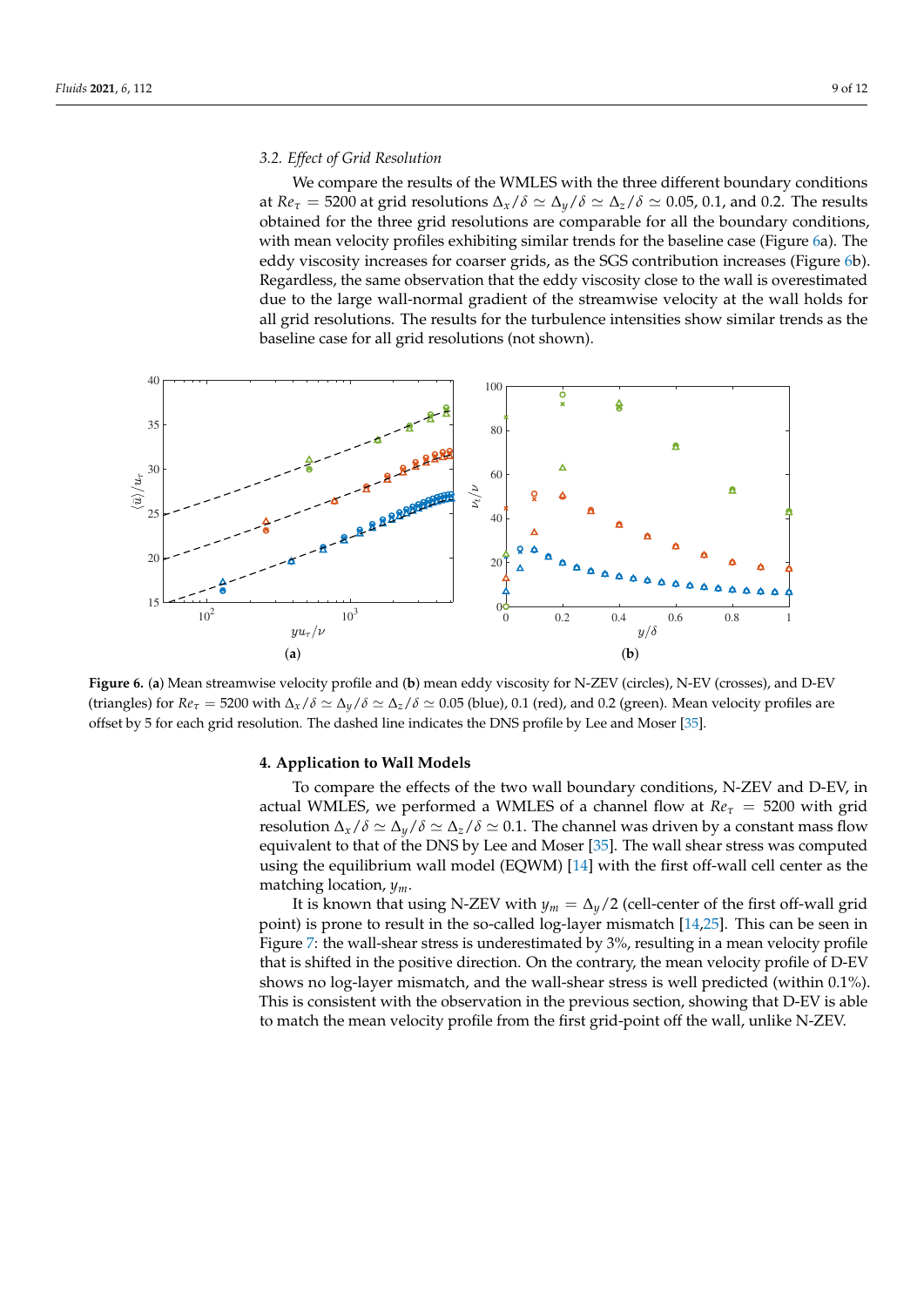<span id="page-9-1"></span>

**Figure 7.** Mean streamwise velocity profile with EQWM ( $y_m = \Delta_y/2$ ) with boundary conditions N-ZEV (circles) and D-EV (triangles) for  $Re_\tau = 5200$  with  $\Delta_x/\delta \simeq \Delta_y/\delta \simeq \Delta_z/\delta \simeq 0.1$ . The dashed line indicates the DNS profile by Lee and Moser [\[35\]](#page-11-11).

## <span id="page-9-0"></span>**5. Conclusions**

We introduced three different boundary conditions for applying wall shear stress derived from the mean stress-balance equations for a turbulent channel flow with a nopenetration boundary condition ( $v|_w = 0$ ). Depending on whether the eddy viscosity contribution at the wall is set to zero, the traditional boundary condition used for WMLES is either the Neumann boundary condition with zero eddy viscosity at the wall (N-ZEV) or the Neumann boundary condition with nonzero eddy viscosity computed from the SGS model (N-EV). However, the mean stress-balance equation can be also satisfied by changing the eddy-viscosity be nonzero at the wall while applying a Dirichlet boundary condition for the velocities, which we call the Dirichlet boundary condition with eddy viscosity augmentation (D-EV).

The D-EV boundary condition provides improved predictions of the mean velocity profile and turbulence intensities in the first few off-wall grid points compared to N-ZEV or N-EV. This improvement can be attributed to the limited wall-normal gradient of the streamwise velocity and a smaller eddy viscosity at the wall, leading to less dissipation in this region. As most SGS models are overly dissipative in the near-wall region [\[36\]](#page-11-12), the reduction in dissipation allows the D-EV to provide better statistics close to the wall. The three boundary conditions showed minor differences in terms of mean velocity and turbulence intensity prediction in the outer region, as expected.

The improved predictions in the first off-wall grid point for D-EV allow traditional wall models to be used with LES information from the first off-wall grid point without additional spatial or temporal filtering. This is contrary to N-EV, which is known to produce a log-layer mismatch when the first off-wall grid point is utilized as the matching location in WMLES. This was demonstrated using the equilibrium wall model [\[14\]](#page-10-9), which showed that D-EV enables the prediction of wall shear stress within 0.1% accuracy, unlike the case with N-EV, where the wall shear stress was underpredicted by 3%. The ease of implementation of D-EV together with its more accurate predictions in WMLES using the first off-wall grid point suggest that this boundary condition might be beneficial for flow over complex geometry where information farther away from the wall may not be readily available.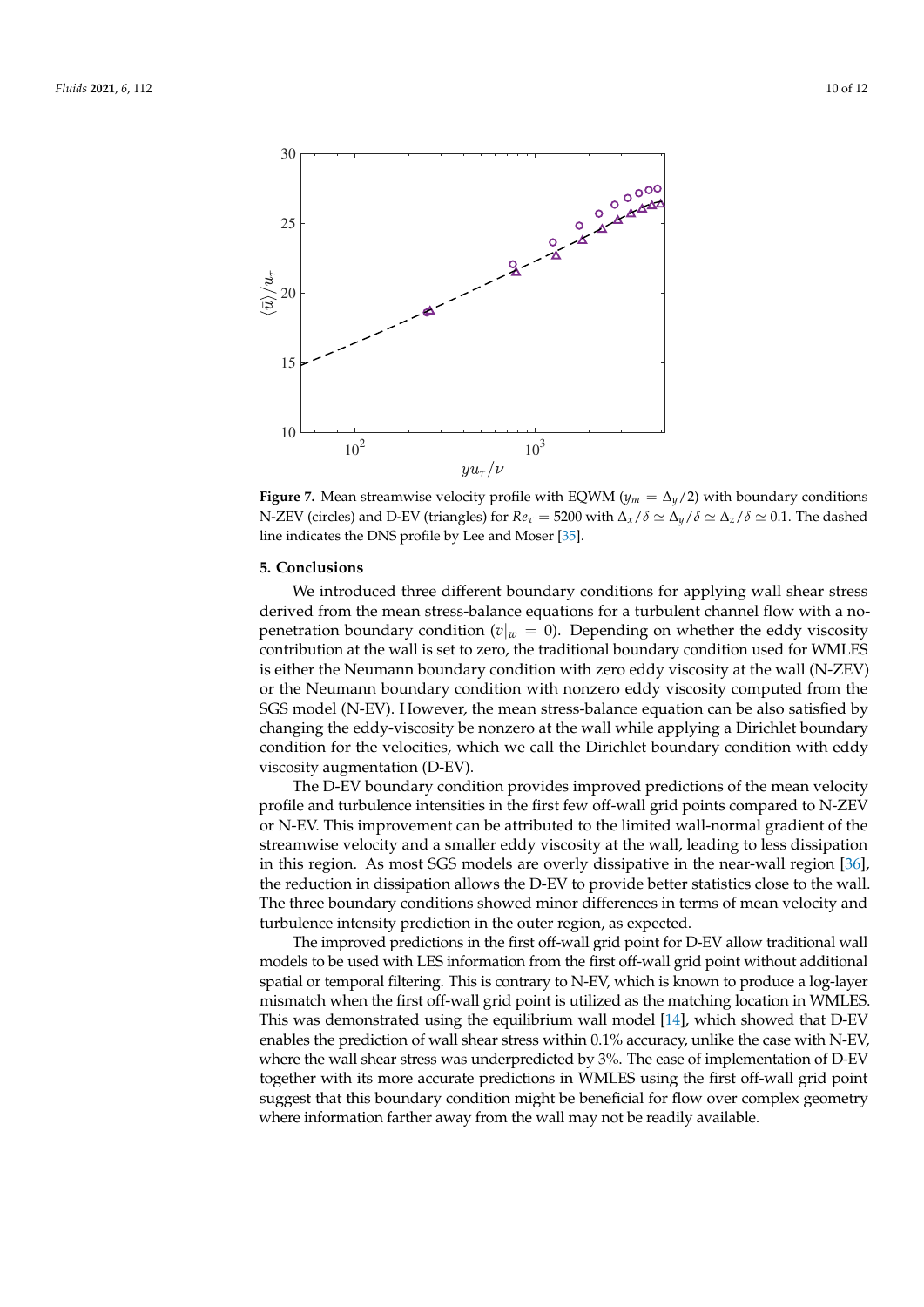**Author Contributions:** Conceptualization, H.J.B. and A.L.-D.; methodology, H.J.B.; software, H.J.B. and A.L.-D.; validation, H.J.B. and A.L.-D.; formal analysis, H.J.B.; investigation, H.J.B.; resources, H.J.B.; data curation, H.J.B.; writing—original draft preparation, H.J.B.; writing—review and editing, A.L.-D.; visualization, H.J.B.; supervision, H.J.B.; project administration, H.J.B.; funding acquisition, H.J.B. All authors have read and agreed to the published version of the manuscript.

**Funding:** This research received no external funding.

**Institutional Review Board Statement:** Not applicable.

**Informed Consent Statement:** Not applicable.

**Data Availability Statement:** Data available on request from the authors.

**Acknowledgments:** The authors would like to thank Oriol Lehmkuhl for fruitful discussions.

**Conflicts of Interest:** The authors declare no conflict of interest.

### **References**

- <span id="page-10-0"></span>1. Chapman, D.R. Computational aerodynamics development and outlook. *AIAA J.* **1979**, *17*, 1293–1313. [\[CrossRef\]](http://doi.org/10.2514/3.61311)
- <span id="page-10-1"></span>2. Choi, H.; Moin, P. Grid-point requirements for large eddy simulation: Chapman's estimates revisited. *Phys. Fluids* **2012**, *24*, 011702. [\[CrossRef\]](http://dx.doi.org/10.1063/1.3676783)
- <span id="page-10-2"></span>3. Yang, X.I.A.; Griffin, K.P. Grid-point and time-step requirements for direct numerical simulation and large-eddy simulation. *Phys. Fluids* **2021**, *33*, 015108. [\[CrossRef\]](http://dx.doi.org/10.1063/5.0036515)
- <span id="page-10-3"></span>4. Kline, S.J.; Reynolds, W.C.; Schraub, F.A.; Runstadler, P.W. The structure of turbulent boundary layers. *J. Fluid Mech.* **1967**, *30*, 741–773. [\[CrossRef\]](http://dx.doi.org/10.1017/S0022112067001740)
- 5. Kim, H.T.; Kline, S.J.; Reynolds, W.C. The production of turbulence near a smooth wall in a turbulent boundary layer. *J. Fluid Mech.* **1971**, *50*, 133–160. [\[CrossRef\]](http://dx.doi.org/10.1017/S0022112071002490)
- 6. Willmarth, W.W.; Lu, S.S. Structure of the Reynolds stress near the wall. *J. Fluid Mech.* **1972**, *55*, 65–92. [\[CrossRef\]](http://dx.doi.org/10.1017/S002211207200165X)
- <span id="page-10-4"></span>7. Lu, S.S.; Willmarth, W.W. Measurements of the structure of the Reynolds stress in a turbulent boundary layer. *J. Fluid Mech.* **1973**, *60*, 481–511. [\[CrossRef\]](http://dx.doi.org/10.1017/S0022112073000315)
- <span id="page-10-5"></span>8. Spalart, P.R.; Jou, W.H.; Strelets, M.; Allmaras, S.R.; United States Air Force Office of Scientific Research. Comments on the feasibility of LES for wings, and on a hybrid RANS/LES approach. *Adv. DNS/LES* **1997**, *1*, 4–8.
- <span id="page-10-6"></span>9. Deardorff, J.W. A numerical study of three-dimensional turbulent channel flow at large Reynolds numbers. *J. Fluid Mech.* **1970**, *41*, 453–480. [\[CrossRef\]](http://dx.doi.org/10.1017/S0022112070000691)
- <span id="page-10-7"></span>10. Schumann, U. Subgrid scale model for finite difference simulations of turbulent flows in plane channels and annuli. *J. Comput. Phys.* **1975**, *18*, 376–404. [\[CrossRef\]](http://dx.doi.org/10.1016/0021-9991(75)90093-5)
- <span id="page-10-8"></span>11. Balaras, E.; Benocci, C.; Piomelli, U. Finite-difference computations of high Reynolds number flows using the dynamic subgridscale model. *Theor. Comput. Fluid Dyn.* **1995**, *7*, 207–216. [\[CrossRef\]](http://dx.doi.org/10.1007/BF00312363)
- <span id="page-10-12"></span>12. Cabot, W.; Moin, P. Approximate wall boundary conditions in the large-eddy simulation of high Reynolds number flow. *Flow Turbul. Combust.* **2000**, *63*, 269–291. [\[CrossRef\]](http://dx.doi.org/10.1023/A:1009958917113)
- 13. Wang, M.; Moin, P. Dynamic wall modeling for large-eddy simulation of complex turbulent flows. *Phys. Fluids* **2002**, *14*, 2043–2051. [\[CrossRef\]](http://dx.doi.org/10.1063/1.1476668)
- <span id="page-10-9"></span>14. Kawai, S.; Larsson, J. Wall-modeling in large eddy simulation: Length scales, grid resolution, and accuracy. *Phys. Fluids* **2012**, *24*, 015105. [\[CrossRef\]](http://dx.doi.org/10.1063/1.3678331)
- <span id="page-10-10"></span>15. Bose, S.T.; Moin, P. A dynamic slip boundary condition for wall-modeled large-eddy simulation. *Phys. Fluids* **2014**, *26*, 015104. [\[CrossRef\]](http://dx.doi.org/10.1063/1.4849535)
- <span id="page-10-11"></span>16. Bae, H.J.; Lozano-Durán, A.; Bose, S.T.; Moin, P. Dynamic slip wall model for large-eddy simulation. *J. Fluid Mech.* **2019**, *859*, 400–432. [\[CrossRef\]](http://dx.doi.org/10.1017/jfm.2018.838)
- <span id="page-10-13"></span>17. Piomelli, U.; Balaras, E. Wall-layer models for large-eddy simulations. *Annu. Rev. Fluid Mech.* **2002**, *34*, 349–374. [\[CrossRef\]](http://dx.doi.org/10.1146/annurev.fluid.34.082901.144919)
- <span id="page-10-14"></span>18. Larsson, J.; Kawai, S.; Bodart, J.; Bermejo-Moreno, I. Large eddy simulation with modeled wall-stress: Recent progress and future directions. *Mech. Eng. Rev.* **2016**, *3*, 15–00418. [\[CrossRef\]](http://dx.doi.org/10.1299/mer.15-00418)
- <span id="page-10-15"></span>19. Bose, S.T.; Park, G.I. Wall-modeled large-eddy simulation for complex turbulent flows. *Annu. Rev. Fluid Mech.* **2018**, *50*, 535–561. [\[CrossRef\]](http://dx.doi.org/10.1146/annurev-fluid-122316-045241) [\[PubMed\]](http://www.ncbi.nlm.nih.gov/pubmed/31631915)
- <span id="page-10-16"></span>20. Owen, H.; Radhakrishnan, S.; Gomez, S.; Lehmkuhl, O. A finite-element viscosity based non-slip wall modelling strategy for the simulation of industrial turbulent flows. *Ercoftac Bull.* **2019**, *120*. (in press)
- <span id="page-10-17"></span>21. Piomelli, U.; Ferziger, J.; Moin, P.; Kim, J. New approximate boundary conditions for large eddy simulations of wall-bounded flows. *Phys. Fluids* **1989**, *1*, 1061–1068. [\[CrossRef\]](http://dx.doi.org/10.1063/1.857397)
- <span id="page-10-18"></span>22. Nicoud, F.; Baggett, J.S.; Moin, P.; Cabot, W. Large eddy simulation wall-modeling based on suboptimal control theory and linear stochastic estimation. *Phys. Fluids* **2001**, *13*, 2968–2984. [\[CrossRef\]](http://dx.doi.org/10.1063/1.1389286)
- <span id="page-10-19"></span>23. Lee, J.; Cho, M.; Choi, H. Large eddy simulations of turbulent channel and boundary layer flows at high Reynolds number with mean wall shear stress boundary condition. *Phys. Fluids* **2013**, *25*, 110808. [\[CrossRef\]](http://dx.doi.org/10.1063/1.4819342)